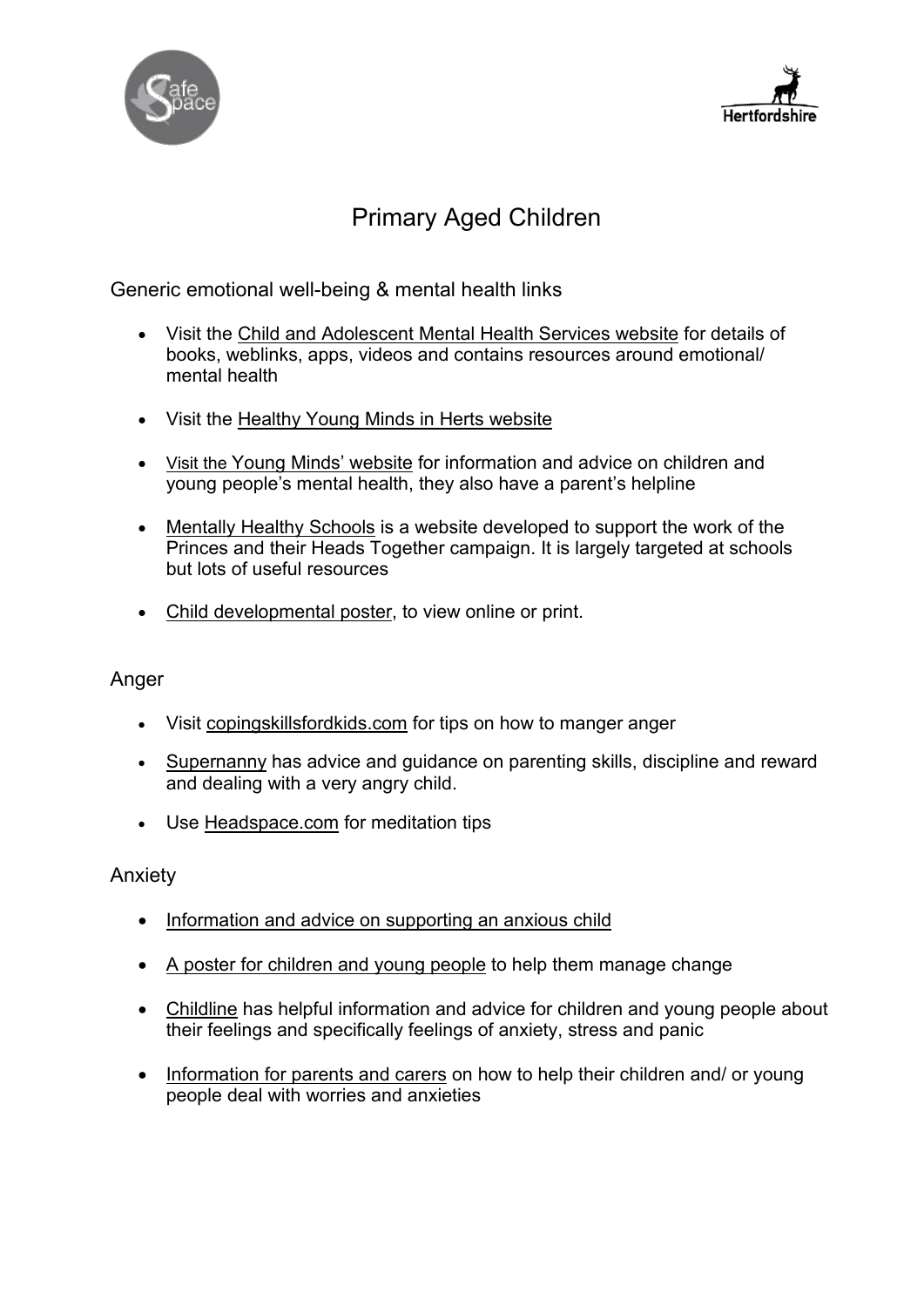



## Bereavement

- [Winston's Wish is a website](https://www.winstonswish.org/) that can help with Bereavement
- [Childbereavment.org](https://www.childbereavementuk.org/) has lots of information and advice around child bereavement
- [Cruse Bereavement care](https://www.cruse.org.uk/)
- [Child Bereavement UK](https://www.childbereavementuk.org/supporting-bereaved-children-and-young-people) help support bereaved children and young people

## **Coronavirus**

- This is a specific [resource for children and young people on the Autistic Spectrum](http://www.cardiffandvaleuhb.wales.nhs.uk/sitesplus/documents/1143/Supp%20orting%20Children%20with%20LD%20&%20ASD%20with%20COVID%20Isola%20tion.pdf)
- [Primary School age resource](https://660919d3-b85b-43c3-a3ad-3de6a9d37099.filesusr.com/ugd/64c685_319c5acf38d34604b537ac9fae37fc80)
- Advice for parents and carers on [supporting children concerned about COVID-19](https://emergingminds.org.uk/wp-content/uploads/2020/03/COVID19_advice-for-parents-and-carers_20.3_.pdf)
- From the Children's Commissioner accessible [information](https://www.childrenscommissioner.gov.uk/publication/childrens-guide-to-coronavirus/?utm_source=Children%27s+Commissioner+for+England&utm_%20campaign=55b235e7e4-EMAIL_CAMPAIGN_2020_03_31_04_29&utm_medium=email&utm_term=0_5%20e06e44c59-55b235e7e4-24069761)

### Eating issues

- Fantastic source of resources around problematic eating and eating [disorders](https://www.beateatingdisorders.org.uk/)
- [Young Minds' eating problem guide](file://hertscc.gov.uk/home/HERTFORD/USERS/Amelia%20Dunn/1.%09https:/youngminds.org.uk/find-help/for-parents/parents-guide-to-support-a-z/parents-guide-to-support-eating-problems/) for parents
- [Young Minds' help and advice](file://hertscc.gov.uk/home/HERTFORD/USERS/Amelia%20Dunn/2.%09https:/youngminds.org.uk/find-help/feelings-and-symptoms/eating-problems/) for feelings and symptoms of an eating problem